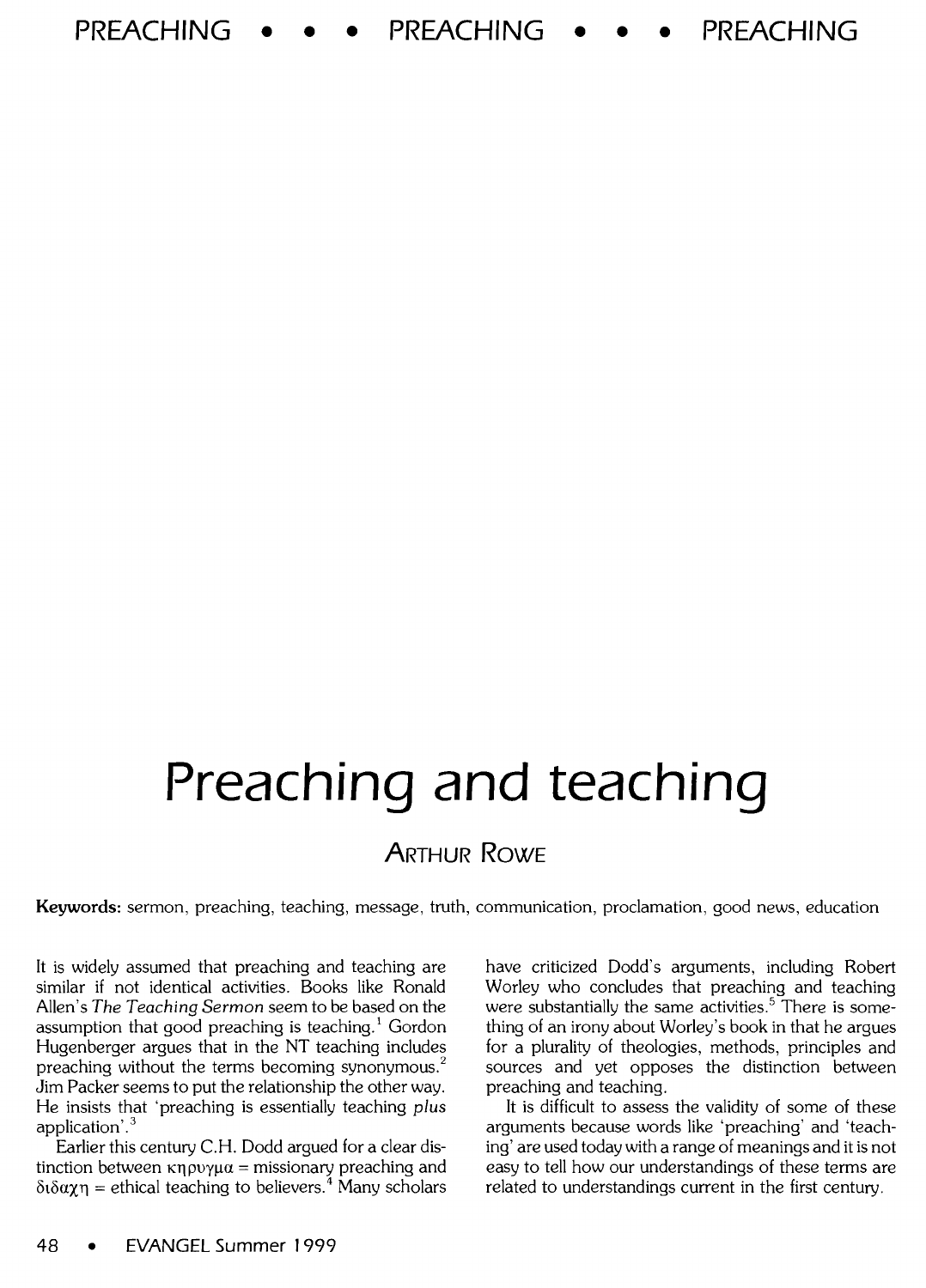#### *Today*

The primary meaning of 'to preach' today is 'to deliver a sermon or religious address'. 6 Such an address might be based on a text of scripture or on a religious or moral subject. Some speakers assume they are sharing their own thoughts with the congregation; others believe they are declaring the word of God. In her recent analysis of types of preaching, Lucy Atkinson Rose distinguishes: traditional preaching, which aims to persuade people of something, or transmit truth to them; kerygmatic preaching, in which God himself is thought to speak; transformational preaching, in which the preacher's purpose is 'to facilitate an experience'; and conversational preaching, in which the sermon is a proposal given to the congregation for their evaluation and response.

A secondary dictionary definition of preaching is 'to give moral advice in an obtrusive way'. This is usually resented by the recipients. It carries a negative connotation because the one who is preaching is forcing unwelcome advice on the hearers. This may be the experience of congregations in some churches but such preaching is not confined to that setting and should probably be avoided.

Teaching' is also understood in different ways. A university professor claims to be teaching when he delivers a lecture. Parents also teach their children to clean their teeth, but not usually by means of an hour's lecture. Lois LeBar compares teaching with conducting a guided tour.

The competent guide is one who has previously taken the trip, usually many times, and who is familiar with all the points of interest, so that he can help the group map out their itinerary and answer their questions. He facilitates the trip by making necessary arrangements and leads them to the main attractions so that every hour brings new experiences. The satisfaction of the tourists comes from their firsthand experiences with new people and places.

This section of her book is headed 'Transferring the learning process from teacher to pupil' and draws attention to the central concern of teaching, to help students learn and induct them into the ways of learning so that they can become learners for themselves.<sup>8</sup>

A distinction is sometimes drawn between formal and informal teaching. Formal teaching takes place in an institution such as a school, or college, or church, or prison, in a context where planned and deliberate instruction is delivered by recognized teachers. Informal teaching occurs in more incidental settings such as the playground, the home, through the media and leisure activities and comes at the hands of various relatives, friends, acquaintances and public figures. Perhaps informal teaching uses the word in a secondary sense.

Even so brief a description distinguishes teaching from preaching in a number of ways: in terms of purpose, methods, expectations and content. The purpose of preaching is to present a message; the purpose of teaching, to equip people to learn a subject, a skill, attitudes and behaviours. The preacher hopes that the message will make a difference to the hearers' lives. The teacher hopes the students will themselves 'make something of the subject. The methods of teaching are many and various compared with the more limited range of methods of preaching, even with recent innovations. Teachers provide resources and demonstrate how these resources can be used. They guide their students, encouraging, correcting and questioning them. Discussion, student presentations and responses are all part of teaching and learning. 'A multitude of studies in adult learning show the importance of interaction, discussion, discovery and hands-on learning. Preaching typically involves none of these.<sup>'9</sup> While the gospel can be proclaimed through drama, film, poetry, music, the most frequently used method is a public address. It is usually uninterrupted.<sup>10</sup>

The expectations in a preaching situation are attuned to hearing a message, the declaration of some truth, or what somebody thinks about a given topic; or a word from the Lord, perhaps, except where people have lost all confidence in the idea of the Lord speaking today. The expectations in a formal learning situation are in keeping with the advertised subject and the students' previous experience of that subject but with the hope that they will learn something new. The range of variables in informal teaching situations create a huge variety of expectations, many of which may have nothing to do with what is taught or learned. Some of the best learning happens incidentally while other goals are being pursued.

The reason that preaching and teaching are often confused is that both are means of communication. From this it is obvious that understanding is one of the ends sought. But there can be different levels of understanding. These are related to different connotations of such words as 'to learn' and 'to know'. At a minimal level, to register certain information in the mind might be described as learning. To be persuaded of some particular view by rhetoric or force of personality might also be attributed to learning from a particular preacher. To be transformed by the Spirit of God through a believing response to his word is something more than learning and perhaps coming to know in the deepest sense of all. Teaching involves both more and less than this. It is more than the transmission of information or persuasion to a particular point of view. Teachers seek to engage the minds, hearts and wills of those they are teaching with the subject so that the students will practise it. It will make some contribution to their lives but fall short of the life-transforming experience of hearing God's word.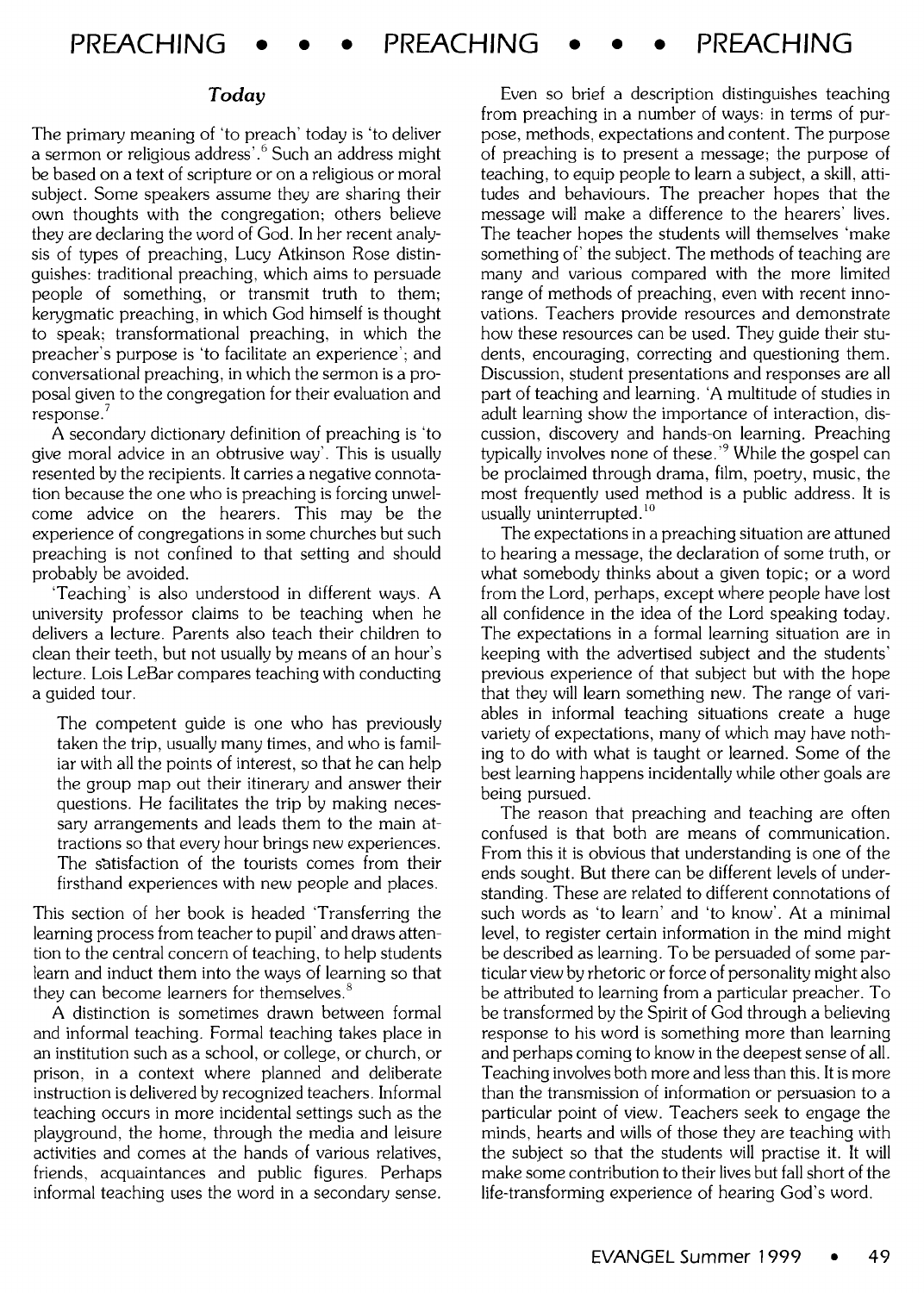### *In the NT*

Friedrich notes the wide range of Greek words used in the NT for what we call preaching and he includes  $\delta$ t $\delta$ ασκειν among them.<sup>11</sup> We will concentrate our attention on two terms widely recognized as the most significant:  $\kappa$ Novo  $\sigma$ etv and  $\varepsilon \nu \alpha \gamma \varepsilon \lambda \bar{\iota} \zeta \varepsilon \sigma \theta \alpha \iota^{12}$  and see if they can be distinguished from  $\delta_1 \delta_2 \sigma_3 \kappa \epsilon_1 v^{13}$ 

### Kηρυσσειν

The use of this verb can be illustrated by Matthew 3.1-3 where the activity of John the Baptist is described as 'proclaiming'<sup>14</sup> (v. 1) and something which can be described in the words of Isaiah as 'crying out in the wilderness'. The event John announces is the coming of the kingdom of heaven/God, the same theme which characterized the proclamation of Jesus (Mt.  $4:17$ ). Such proclamations in the Graeco-Roman world were often formal and official, for the herald,  $\kappa$ npu $\xi$ , <sup>15</sup> spoke for an authoritative figure such as the emperor. So, for example, Tom Wright explains, 'When the herald makes a royal proclamation, he says, "Nero (or whoever) has become emperor". He does not say, "If you would like to have an experience of living under an emperor, you might care to try Nero". The proclamation is an authoritative summons to obedience-in Paul's case, to what he calls "the obedience of faith".' Wright goes on to talk of the announcement of the cross as Christ's royal victory. 16 Coenen comments that the verb κηρυσσω 'characterizes the concrete proclamation of the message in a particular instance, with special reference to the claim that is being made, and its authority to set up a new order'.<sup>17</sup> Its primary meaning is to announce with authority.

Worley tries to evade the significance of this by arguing that it is doubtful if its meaning 'can be restricted to its Hellenistic usage'.<sup>18</sup> No one wishes to call this a restriction but Worley fails to take the Hellenisation of Judaism seriously. <sup>19</sup>

A secondary meaning for **Knovoolsulus** is illustrated by the public testimony of the man from Decapolis (Mk. 5:20). He told everyone he met the story of his experience at the hand of Jesus. His authority for doing so was the commission of the one who had healed him (v. 19).

Louw and Nida argue for a third sense represented by Romans 10:14. This, they claim, means 'to publically announce (sic) religious truths and principles while urging acceptance and compliance—"to preach"  $\cdot$ <sup>20</sup> They appear to overlook the following verse which indicates that this is actually an example of the primary sense, for people cannot proclaim the good news unless they are sent, and such sending is understood to be by God. This verse is also important for the argument that  $K\eta\rho\nu\sigma\sigma\epsilon\iota\nu$  is sometimes virtually synonymous with

 $\epsilon \dot{\nu} a \gamma \gamma \epsilon \lambda$ ιζεσθαι. However its range is greater, see e.g. Luke  $12:3$ ; Acts  $15:21$ .<sup>21</sup> The most significant point for our purposes is to note the element of authoritative public proclamation, or declaration, which features in the uses of both words.

Kηρυσσειν is sometimes used alongside διδασκειν (Mt. 4:23; 9.35; 11:1; Ac. 28:31; Rom. 2:21). This kind of evidence leads writers like Hugenberger to argue that no clear distinction can be drawn between the two. Against this one can suggest that the verses are summarising statements. The Matthean verses speak of Jesus engaged in three activities: preaching, teaching and healing. While they are undoubtedly related to each other there is no reason to regard preaching and teaching as any more interchangeable than teaching and healing. 22 One verse which might seem to support the identification of preaching and teaching is Romans 2:21, but it must be read in context where the highly rhetorical style of Paul's writing must be recognized. This means the use of  $k$ n  $\omega$  $\sigma$  $\epsilon$  iv here is one of Paul's special effects. It is not an account of the usual state of affairs.

#### $E\mathcal{V}$ *ayyελιζεσθαι*

Outside the NT this verb meant to announce joyful news of victory and peace, or a wedding or the birth of a son.<sup>23</sup> Pliny uses it for the news of the succession of Caligula as emperor and his recovery from illness.<sup>24</sup> The LXX adds the good news of God's intervention to save (Ps.  $68:11-12$ ; Isa. 52:7).<sup>25</sup> It was this good news 'the joyful announcement of the long awaited Messianic salvation, when God had come to the rescue of a world in need' which burst on the world with the coming of Jesus. <sup>26</sup>

In the NT  $\varepsilon \dot{v} a \gamma \gamma \varepsilon \lambda \iota \zeta \varepsilon \sigma \theta a \iota$  is used only once in Matthew and not at all in Mark<sup>27</sup> but frequently in Luke-Acts and in Paul. It is used of John the Baptist's proclamation (Luke 3:18 referring back to 3:3ff) and to express the purpose of Jesus with reference to the kingdom of God (Lk. 4:43). In the early church the summary statement of Acts 8:4 is illustrated by Philip in Samaria [w. 5 ( $\epsilon$ Kn $\rho$ v $\sigma$  $\epsilon$ v), 12], Peter and John in the Samaritan villages (v.25) and Philip again with the Ethiopian (v. 35) and in the coastal towns (v. 40). The content of the good news is now Jesus himself as well as the kingdom of God (w. 12,35).

Occasionally  $\varepsilon\dot{v}\alpha\gamma\gamma\varepsilon\lambda\iota\zeta\varepsilon\sigma\theta\alpha\iota$  is brought into conjunction with  $\delta \delta \alpha$  okely (Lk. 20:1; Ac. 5:42; 15:35). It is notable that these are summary statements and it is by no means evident that the two words are two ways of pointing to the same activity. It is also notable that each time the order of words is the same and if they do overlap the most that can be claimed is that proclaiming the good news was part of their teaching. But it is equally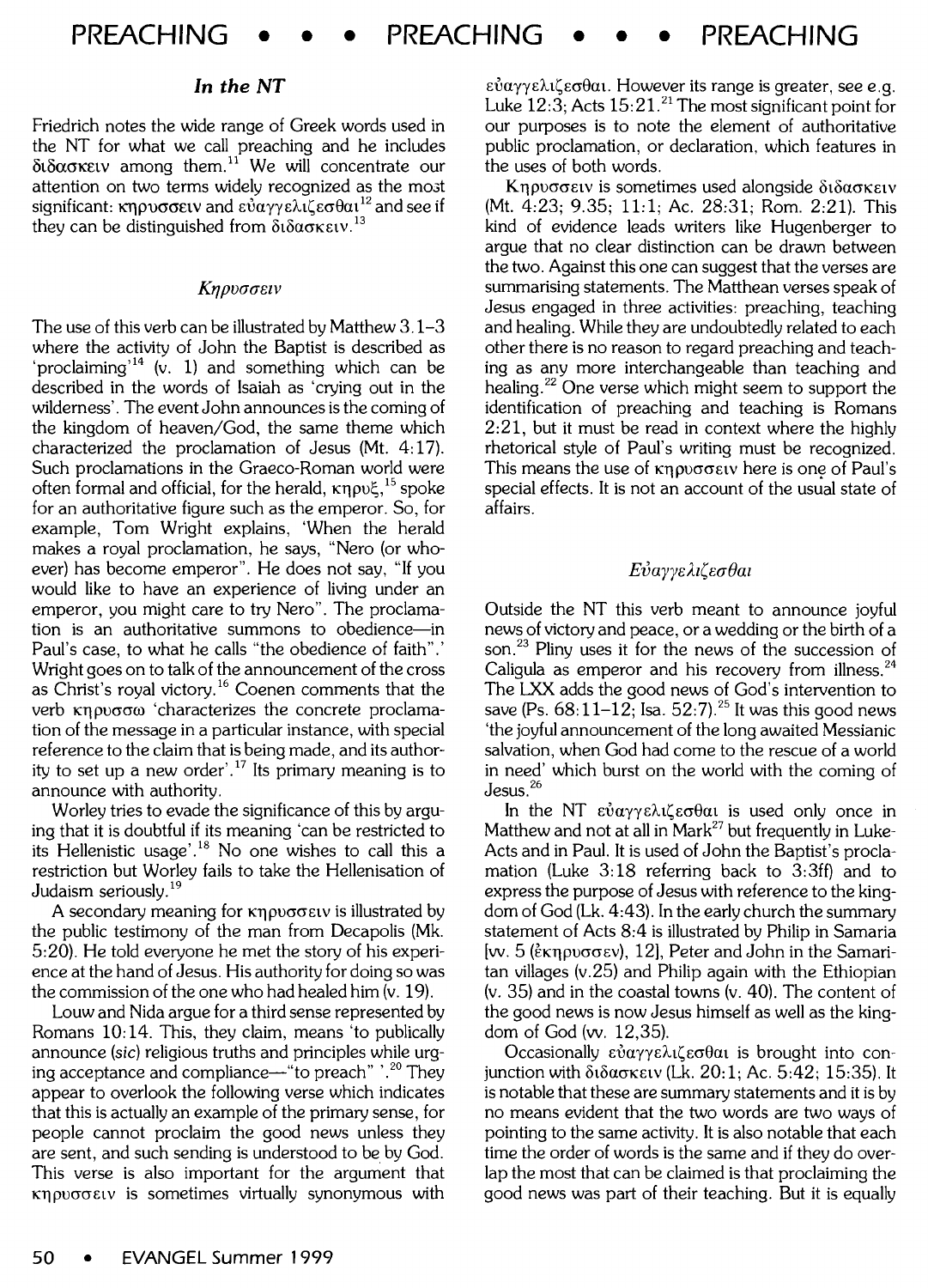possible that the  $\kappa \alpha$  joins two oral activities which can be distinguished.

We can conclude that  $\kappa$ npvoo $\epsilon$ tv and  $\epsilon \dot{\nu} \alpha \gamma \gamma \epsilon \lambda$ ιζεσθαι both refer to announcements or declarations and are close to being synonymous.<sup>28</sup> The former may be distinguished by the authoritative nature of the announcement, derived from the one the announcer serves, and the latter by its characteristic note of joy.

#### *Au5aoKetv*

What was involved in education in the Roman world? No doubt there was a wide range of theory and practice and the two seldom coincided. One major feature of the theory was that education, especially physical education, contributed to the making of the whole person.<sup>29</sup> Yet Carcopino writes of the 'wretched teaching methods' and schools which undermined children's morals and abused them. He describes, 'senseless stumbling repetitions punctuated by savage punishments'.<sup>30</sup> One major difference from formal teaching today is incidentally noted by Bouquet when he writes that students were taught 'to write elegantly and to make fine, graceful and florid speeches' but not to think. $31$  Education was much more a matter of induction into a tradition enshrined in a classical literature. In this respect it was closer to the ideals of Muslim education today. Many parents today struggle with the goal in many British schools of fostering rational autonomy, a critical attitude which questions everything. This is part of the legacy of the Enlightenment and is itself being widely questioned. In first century Jewish homes, schools and synagogues the content in formal teaching settings was the memorisation and interpretation of the scriptures.<sup>32</sup> Learning a profession or trade was done by a kind of apprenticeship in which the learner attached himself to one recognized as proficient in that occupation.

So what counted as 'teaching'? A wide range of activities including imparting information, passing on knowledge and/or skills. It implied a continuing relationship between teacher and taught. In the LXX it is used for instruction in the use of weapons but more importantly for God teaching men his will. Rengstorf distinguishes this kind of instruction from prophetic proclamation. In the later OT and Rabbinic Judaism  $\delta t \delta \alpha \sigma \kappa \epsilon \nu$  is used for the exposition of the Law as the revelation of God's will. $33$ 

In the gospels there are frequent references to the teaching of Jesus where the primary meaning is to give instruction directly (Lk.  $11:1-4$ ) or indirectly (vv. 5-8, a parable which teases to provoke insight). Much of the teaching of Jesus is in parables which themselves required further explanation (Mk. 4:33-34; cf. w. 10-12). He was widely recognized as a remarkable

teacher and the very fact that he was accompanied by disciples reinforced this idea (Mk.  $1:22$ ).<sup>34</sup> Matthew presents examples of his teaching in the Sermon on the Mount (chs. 5-7). We must not be misled by our tendency to call this the *sermon* on the mount.

There is a secondary sense in which  $\delta t \delta a \sigma \kappa \epsilon \nu$  is used in the sense of 'to tell'; e.g. in Matthew 28:15 the tomb guards were directed to tell people a most unlikely story. This appears to have been an instruction of the moment rather than part of continuous teaching.

That teaching was to be a significant dimension of the work of the apostles after the ascension of Jesus is seen in the great commission of Matthew 28:16-20. It is central to the activity of making disciples. Its content is the teaching of Jesus and in this respect it can be distinguished from the proclamation of the gospel of which Jesus himself is the central theme.<sup>35</sup> In Galatians 1:12 and 2 Thessalonians 2:15 to be taught is equivalent to receiving a tradition from a human being or from an apostolic letter. Sound or healthy teaching is one of the measures Timothy and Titus are to use to counter false teaching at Ephesus and in Crete (1 Tim. 1:3-7; 4:1-11; 6:1-5; Tit. 1:5-2:1). They are to hold on to it themselves and teach it to others who themselves will be able to teach a further generation (2 Tim. 1:13; 2:2). When the writer of Hebrews rebukes his readers for their inability to teach  $(5.12)$  he has in mind a body of teaching (6: lff).

#### *Conclusions*

From the evidence presented here it may well be that what we mean by preaching and teaching are different from each other and different from related activities in NT times. There may in fact be no word for 'preaching' as we understand it (unless we settle for the declaration of the word of God) in the NT. The key words portray authoritative announcements. Most, if not all of the NT, is concerned with a kind of teaching. This is the explanation of the inclusion of scriptural exposition in the reported speeches in Acts.<sup>36</sup> The fact that Paul's letters were read to the churches and possibly the gospels were read aloud too does not turn them into preaching.

It seems to me that it is advantageous to think of preaching and teaching as different functions today, each with its own purpose, methods, expectations and content. The grounds for taking the biblical evidence to identify preaching and teaching are far from secure. They are related activities but the more we see this to mean overlapping activities the less sharply clear our focus on each becomes. What is worse is that people draw the conclusion that preaching includes teaching so that if preaching is taught in our Bible colleges, teaching is by definition included too. But to my knowledge there is almost no consideration given to what is involved in